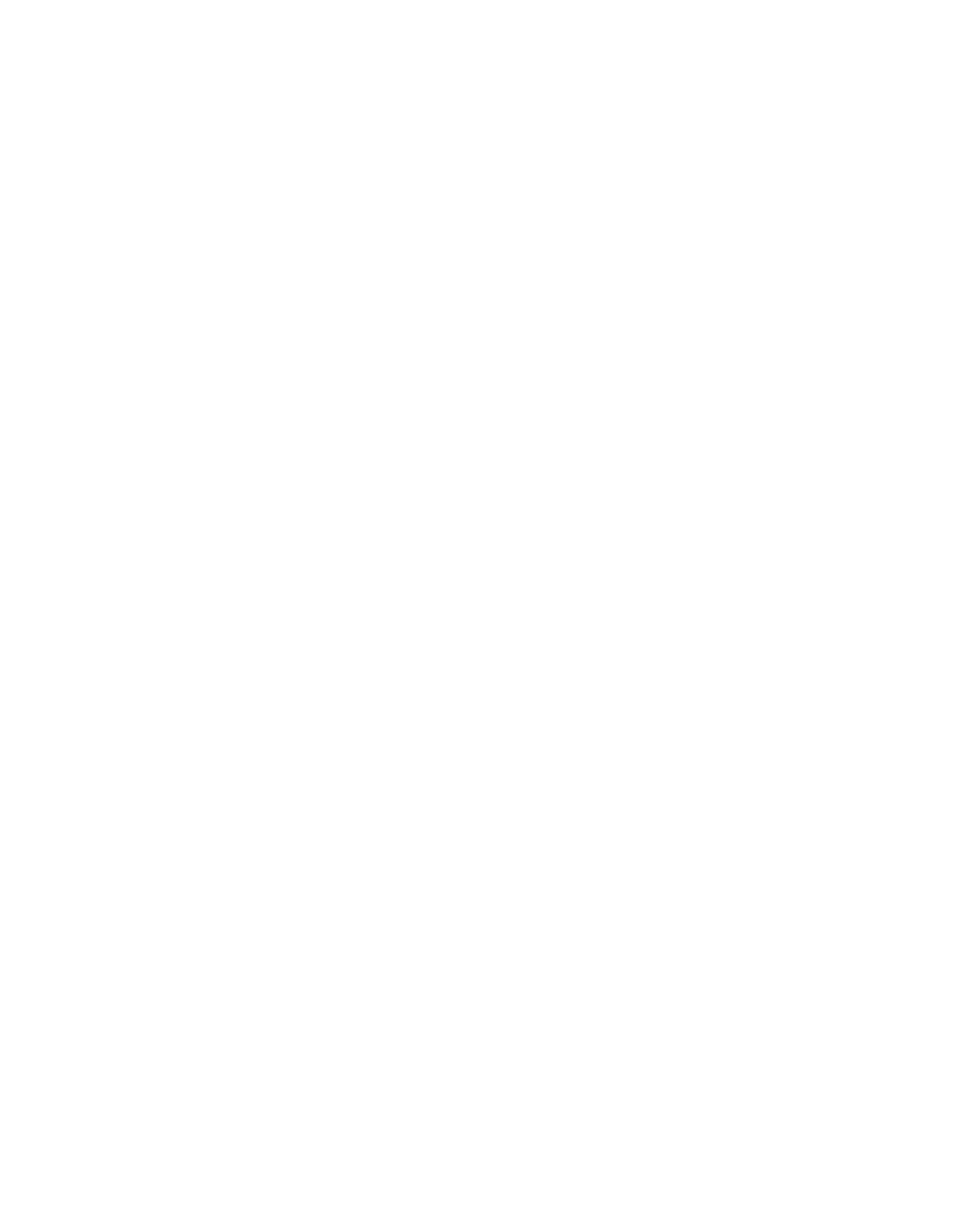### **HILL, Chief Justice.**

[¶1] Judith D. Kimble (Mother) filed a petition to recover unpaid child support, medical expenses, and other monies due her pursuant to a decree of divorce. The district court denied the petition, finding that Mother had entered into an oral agreement with James D. Ellis (Father), wherein she agreed to relinquish any right to pursue recovery of monies she had expended prior to the emancipation of the parties' children in exchange for a lump sum settlement. The district court concluded that the agreement did not violate the stricture that a custodial parent has no authority to waive child support as set forth in cases like *Whitt v. State ex rel. Wright*, 2001 WY 128, 36 P.3d 617 (Wyo. 2001) because Mother was compromising a claim that was personal to her and there were no adverse affects on the children, as they were emancipated. We conclude that the oral agreement is void because it violated our bright-line rule prohibiting a custodial parent from waiving unpaid child support. We reverse and remand.

### **ISSUES**

[¶2] Mother presents a single issue for our review:

Did the trial court commit reversible error when it found that the parties reached an enforceable agreement in 1998 waiving the sums owed by [Father] for child support and health costs for the parties' minor children, together with [Mother's] other claims, since the verbal agreement of the parties, which was entered into in 1998, was void and unenforceable as against public policy and [Mother] did not have the authority to enter into such an agreement?

The Father expresses the issue as:

Did the trial court commit reversible error when it denied [Mother's] *Verified Petition to Revive Judgment* after learning that the parties had entered into an oral settlement agreement whereby [Mother] agreed she would not pursue reimbursement from [Father] of monies expended by [Mother] during the parties' children's minor years?

## **FACTS**

[¶3] The parties were divorced in 1988. Father did not make an appearance, and the divorce decree was entered by default. The parties had two daughters, one born on September 6, 1978, and the other on July 6, 1980. Pursuant to the divorce decree, Mother was awarded custody of the children, subject to reasonable visitation, and Father was required to pay child support until the children had reached the age of nineteen or were otherwise emancipated, half of the children's health care costs, and \$2,500.00 as his portion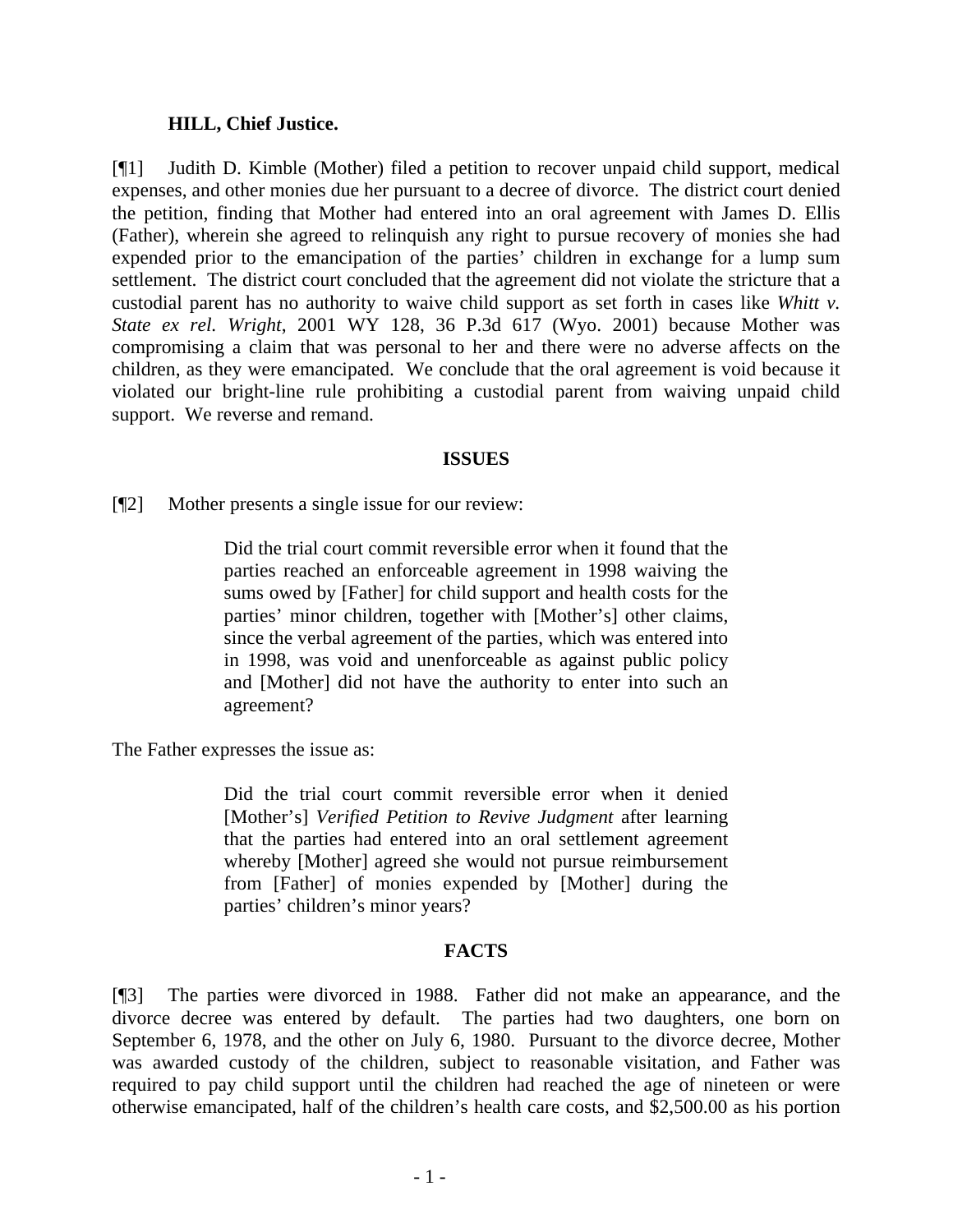of the marital indebtedness. At the time of the divorce, Father was disabled and so initially was required to pay child support at the rate of \$100.00 per month per child with the amount of his obligation becoming 15% of his gross monthly income once he was released to return to full-time work.

[¶4] Father left Wyoming sometime around the divorce and had no contact with his children or Mother for five years. Father made no child support payments or contributions to the children's health care during this period. In the spring of 1993, Mother learned of Father's whereabouts in Colorado and contacted him. Father re-established a relationship with his children and began to make sporadic child support payments. In 1998, Father offered to pay Mother \$6,000.00, along with the children's college and wedding expenses, if she would forego all claims against him for past child support, health care costs, and the amount of marital indebtedness he had been required to pay. Later, Father requested that the amount he was to pay be reduced to \$4,500.00 because he could not afford to pay more. Mother agreed and accepted the offer, which was not put into writing nor submitted to a court for approval.

[¶5] The parties' two children were emancipated in 1996 and 1999 respectively. Mother had come to believe that Father had reneged on his part of their settlement, so on December 20, 2001, she filed a Verified Petition to Revive Judgment seeking to recover the child support, health care costs, and marital indebtedness amounts that Father had failed to pay under the divorce decree. On January 8, and 12, 2002, after the petition had been filed, both of the children executed assignments transferring any interest they may have had in the unpaid child support to Mother.

[¶6] A hearing was held on Mother's petition on January 28, 2003, and continuing on June 13, 2003. The court issued a decision letter on August 14, 2003, denying the petition. The court concluded that the parties' agreement did not contravene the public policy considerations underlying *Whitt,* ¶ 19, which held that a custodial parent cannot legally waive back child support because the obligation is for the exclusive benefit of the children. The court relied on the fact that the children were emancipated and had assigned their rights to Mother so they would not be affected by enforcement of the settlement agreement. The court concluded that Mother could clearly compromise any claim that was solely hers on whatever terms were acceptable to her. The court held that the settlement agreement was enforceable and precluded Mother from any further action to collect child support. Mother has now appealed.

## **STANDARD OF REVIEW**

[¶7] When a matter has been tried before the district court without a jury, our review of the court's findings of fact is under the clearly erroneous standard. *Broek v. County of Washakie*, 2003 WY 164, 15, 82 P.3d 269, 15 (Wyo. 2003). Conclusions of law are reviewed *de novo*. *Id*.; *Davis v. Chadwick*, 2002 WY 157, ¶ 8, 55 P.3d 1267, ¶ 8 (Wyo. 2002).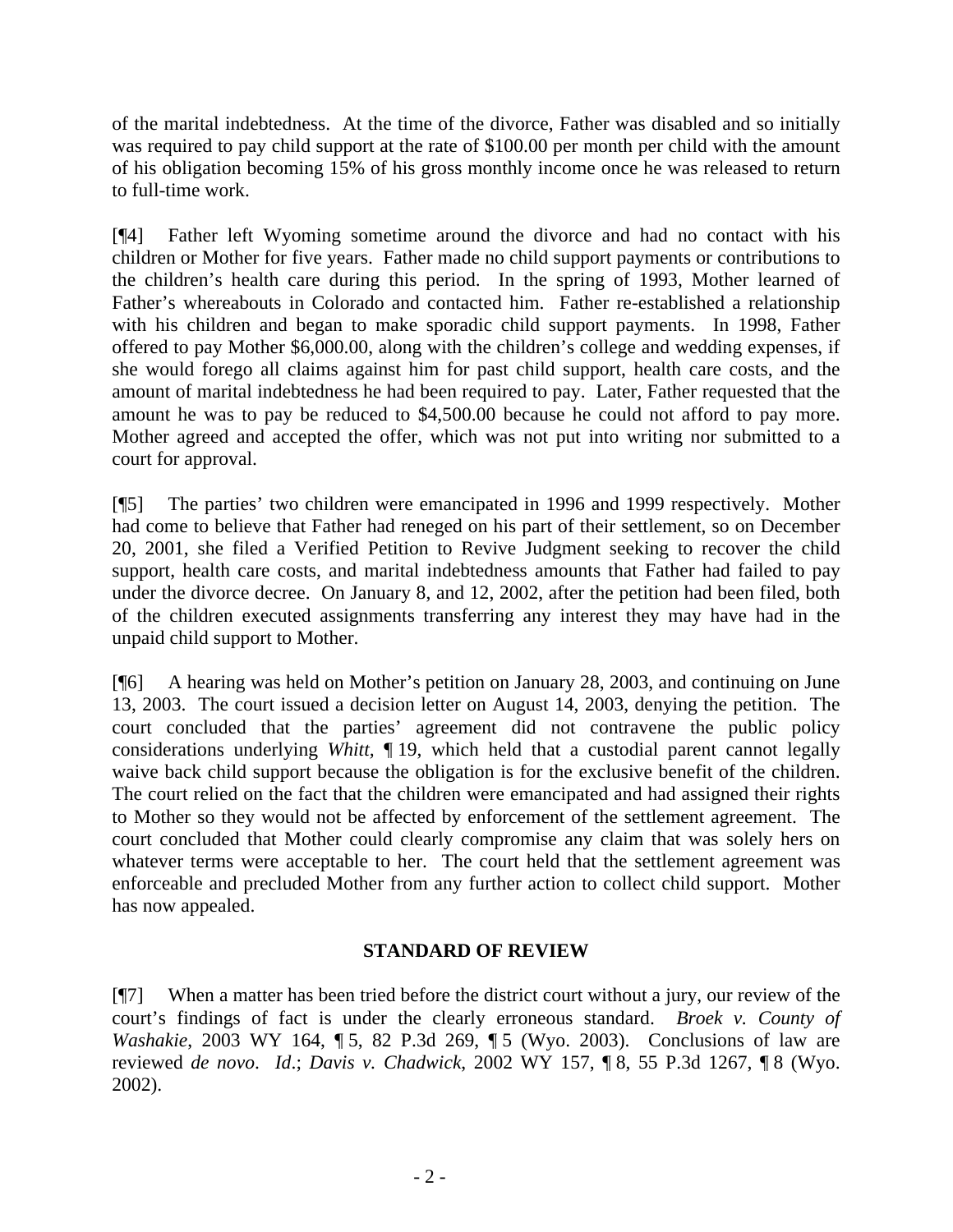#### **DISCUSSION**

[¶8] We have consistently stated that child support is for the benefit of the children, and that the custodial parent stands in the shoes of a trustee who administers the money for the exclusive benefit of the children based upon their needs and welfare. *Sue Davidson, P.C. v. Naranjo*, 904 P.2d 354, 356-57 (Wyo. 1995); *Bellamy v. Bellamy*, 949 P.2d 875, 877 (Wyo. 1997); *Hammond v. Hammond*, 14 P.3d 199, 202-03 (Wyo. 2000); *Erhart v. Evans*, 2001 WY 79,  $\P$  15, 30 P.3d 542,  $\P$  15 (Wyo. 2001). A child's right to adequate support cannot be bargained away by a contract between the parents regardless of the validity of the agreement between the parents themselves. *Whitt*, ¶ 19; *Hurlbut v. Scarbrough*, 957 P.2d 839, 842 (Wyo. 1998). This is a bright-line rule from which we have not wavered:

> This Court has noted that child support orders have a unique and special position in the law. *Sue Davidson, P.C. v. Naranjo*, 904 P.2d 354, 356 (Wyo. 1995). We have stated that child support payments are the children's monies:

> > Often misunderstood by parents embittered by divorce, "child support" represents a legal obligation of the parents to the children. "[C]hild support is for the benefit of the children as [a parent's] obligation to contribute to the upbringing of [the] children. A support payment is the children's money administered in trust by [the custodial parent] for their benefit."

*Cranston v. Cranston*, 879 P.2d 345, 349 (Wyo. 1994)(quoting *Macy v. Macy*, 714 P.2d 774, 777 (Wyo. 1986)). Child support is indeed the children's money to be used for their exclusive benefit. *Sue Davidson P.C.*, 904 P.2d at 357. As we acknowledged in *Hurlbut v. Scarbrough*, 957 P.2d 839, 842 (Wyo. 1998): "[B]ecause a child support obligation does not belong to the custodial parent, that parent does not have the authority to bargain it away." Equity cannot operate to override this basic policy behind the enforcement of a child support order. Following this reasoning, we conclude that the right to obtain support is not waived by the custodial parent's inability to act, inaction, or acquiescence to the nonpayment of child support if an action is brought within the statute of limitations. In addition, it is of no consequence that the arrearage will be paid to the mother rather than directly to the grown children. "Money paid to the custodial parent for past-

due support serves to reimburse the custodian for monies actually expended." *Capetillo v. Kivett*, 85 Wash.App. 311, 932 P.2d 691, 694 (1997).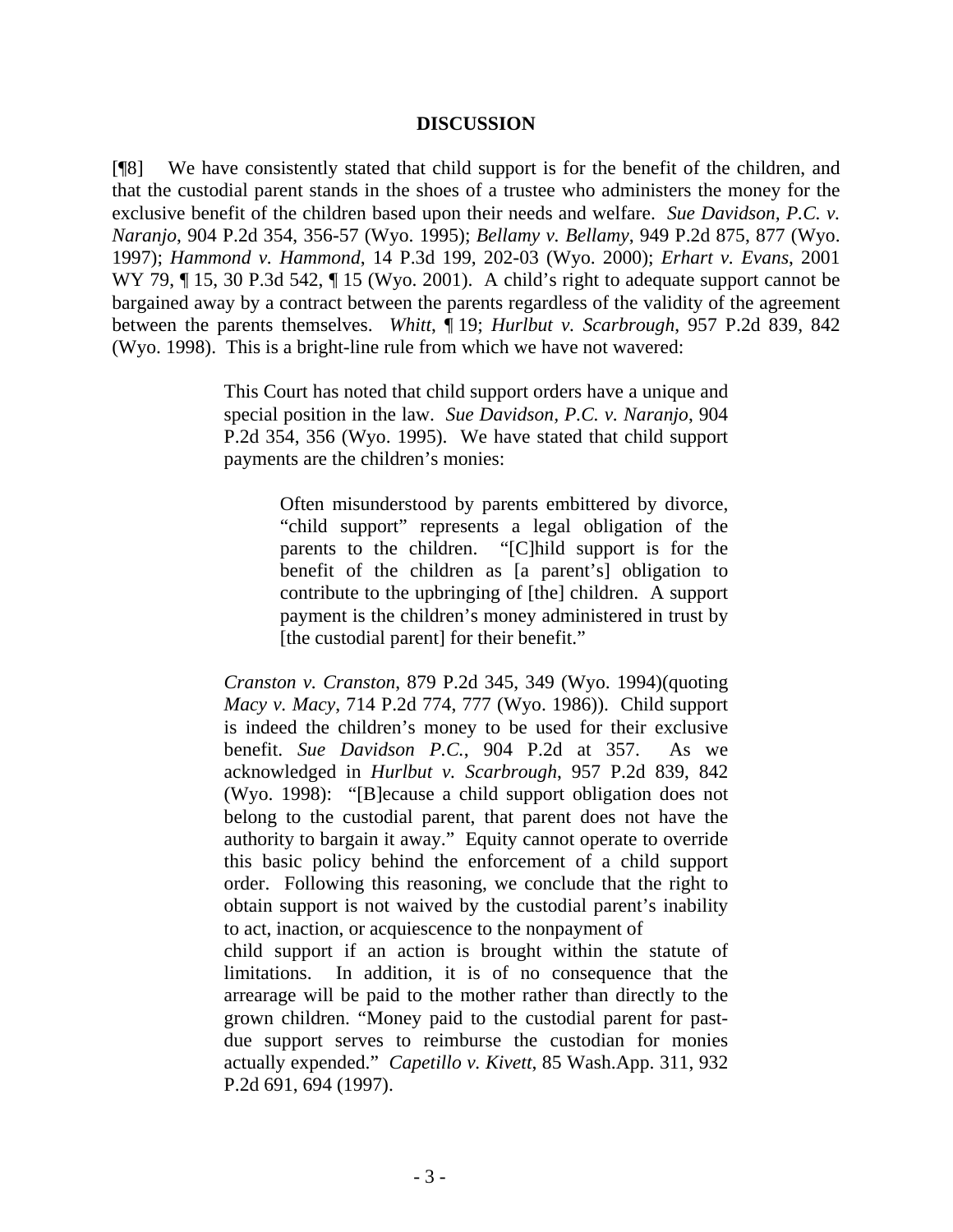# *Hammond*, 14 P.3d at 202-03.

[¶9] Mother argues that the district court's decision was erroneous because the agreement between her and Father was void from its inception under this Court's precedent just noted. Father counters that the district court's enforcement of the agreement was proper because Mother only bargained away her personal right to pursue any child support arrearage, not his obligation to the children or their right to seek those monies. Father contends that the public policy considerations underlying the prohibition against the waiving of child support do not apply here because the children are emancipated and no longer require the protection of the courts so that they will not be adversely affected by Mother's relinquishment of her right to reimbursement.

[¶10] The question presented by this case is whether or not the custodial parent has the authority to waive his or her right to reimbursement for monies spent because of the failure of the other parent to maintain his or her child support obligations. Under the circumstances of this case, we conclude that there was no such authority. Since a custodial parent may not waive child support through an extrajudicial agreement or contract, it then logically follows that the parent has no authority to waive his or her procedural remedies. This is especially true where, at the time of the agreement, the children are still beneficiaries under the child support provisions of the divorce decree. The custodial parent is in the position of trustee to those children with respect to child support monies. The parent cannot fulfill the duties and obligations of that position, having compromised the right to the remedy for unpaid support.

[¶11] Custodial parents who have been forced to provide for their children in the absence of child support can find themselves in a vulnerable position in which they are forced to choose between their immediate financial needs and their duty as trustee of their children's welfare. An obligor, secure in the knowledge that his or her children will be unlikely to ever seek to collect the arrearages owed, could exploit the situation through persuasion or coercion, and obtain an agreement with the custodial parent that by the use of artful language referring only to the right to seek reimbursement, would allow obligor to avoid indirectly those obligations that he or she is explicitly prohibited from avoiding.

[¶12] Those concerns are highlighted by the circumstances of this case. At the time the parties entered into their settlement agreement, one of the children was emancipated and no longer the subject of child support. The other child, however, was entitled to child support for another thirteen months. Mother was faced with a difficult financial situation. Father had not paid any child support for approximately five years after the divorce and then only sporadically thereafter until 1998, when he offered Mother a lump sum of money in exchange for a promise not to pursue any unpaid child support. The amount offered by Father was only a small fraction of the amount owed, but that was obviously appealing to Mother in a situation where she was facing financial difficulties and was not receiving support payments anyway. The result is that the parties' minor child was deprived of the support to which she was legally entitled and for which Father was legally obligated. Mother, despite her status as trustee, was effectively precluded from enforcing her child's